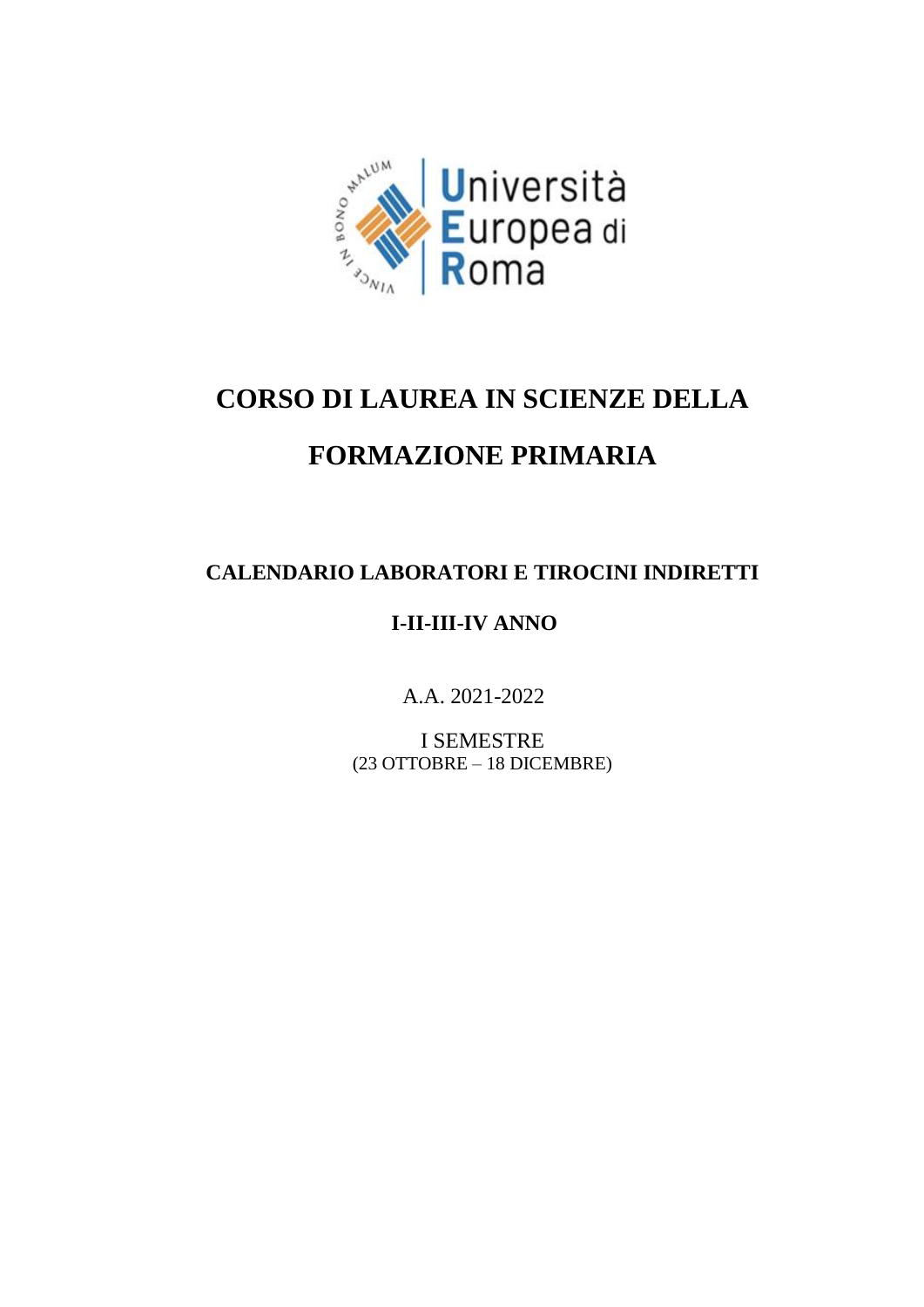| <b>DATA</b>       | <b>ORA</b>      | <b>LABORATORIE</b>                                                                 | <b>ANNO</b>            | <b>AULA</b>      |
|-------------------|-----------------|------------------------------------------------------------------------------------|------------------------|------------------|
|                   |                 | <b>TIROCINIO INDIRETTO</b><br><b>GEOGRAFIA</b>                                     | $\mathbf{I}$           | <b>BT04</b>      |
|                   |                 | (Grippo)                                                                           | $(A-L)$                |                  |
|                   |                 | $\ast$                                                                             | $\ast$                 |                  |
| 23 OTTOBRE        | $9.00 - 12.30$  | <b>EDUCAZIONE</b><br><b>ALL'IMMAGINE</b><br>(Mansueto)                             | $\bf{I}$<br>$(M-Z)$    | D <sub>103</sub> |
|                   |                 | $\ast$                                                                             | $\ast$                 |                  |
|                   |                 | <b>TECNICHE DELLE</b><br><b>VERIFICHE E DELLA</b><br>VALUTAZIONE<br>(Maddaloni)    | IV                     | <b>B203</b>      |
| 23 OTTOBRE        | $14.00 - 17.30$ | <b>EDUCAZIONE</b><br><b>ALL'IMMAGINE</b><br>(Mansueto)                             | $\mathbf I$<br>$(A-L)$ | <b>BT04</b>      |
|                   |                 | $\ast$<br><b>GEOGRAFIA</b><br>(Grippo)                                             | $\ast$<br>I<br>$(M-Z)$ | D103             |
|                   |                 | <b>GEOGRAFIA</b><br>(Grippo)                                                       | $\mathbf I$<br>$(A-L)$ | <b>BT04</b>      |
| <b>30 OTTOBRE</b> | $9.00 - 12.30$  | $\ast$<br><b>LETTERATURA PER</b><br>L'INFANZIA<br>(Di Felice)                      | $\ast$<br>III          | <b>B203</b>      |
|                   |                 | $\ast$<br><b>EDUCAZIONE</b><br><b>ALL'IMMAGINE</b><br>(Mansueto)                   | $\ast$<br>I<br>$(M-Z)$ | D <sub>103</sub> |
|                   |                 | EDUCAZIONE ALL'IMMAGINE<br>(Mansueto)                                              | $\mathbf I$<br>$(A-L)$ | <b>BT04</b>      |
| <b>30 OTTOBRE</b> | $14.00 - 17.30$ | $\ast$<br>TECNICHE DELLE VERIFICHE<br>E DELLA VALUTAZIONE<br>(Maddaloni)<br>$\ast$ | $\ast$<br>IV<br>$\ast$ | <b>B203</b>      |
|                   |                 | GEOGRAFIA (Grippo)                                                                 | I<br>$(M-Z)$           | D103             |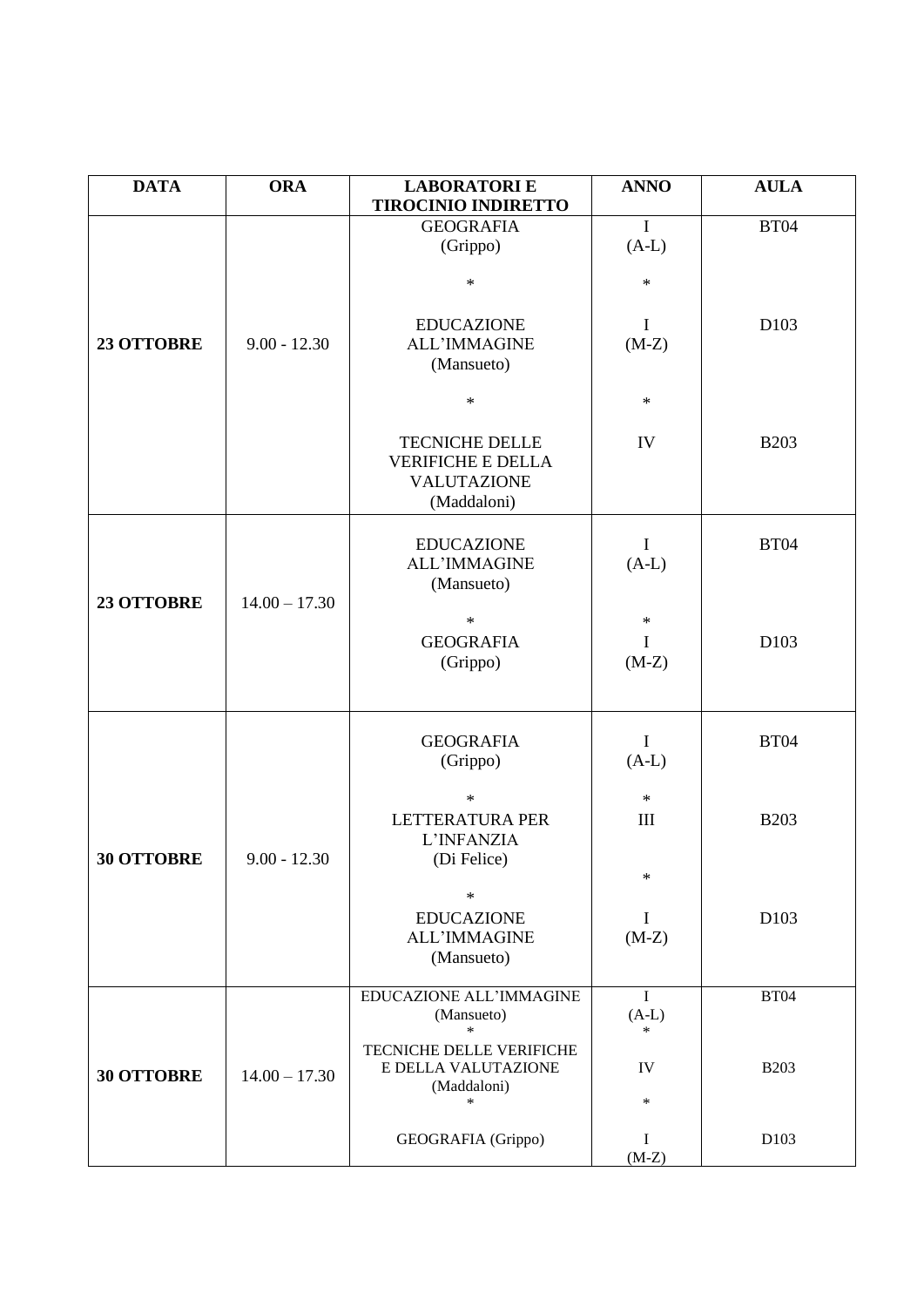|                                     | $16.00 - 18.30$          | <b>EDUCAZIONE</b><br><b>ALL'IMMAGINE</b><br>(RECUPERO)                                          | $\bf{I}$<br>(AL)<br>$\ast$                 | <b>BT04</b>      |
|-------------------------------------|--------------------------|-------------------------------------------------------------------------------------------------|--------------------------------------------|------------------|
| <b>5 NOVEMBRE</b><br><b>VENERDI</b> | 15.00-18.30              | $\ast$<br><b>GEOGRAFIA</b><br>(RECUPERO)                                                        | $\mathbf I$<br>(MZ)                        | D <sub>103</sub> |
|                                     | 15.00-18.30              | $\ast$<br><b>TECNICHE DELLE</b><br><b>VERIFICHE E DELLA</b><br><b>VALUTAZIONE</b><br>(RECUPERO) | $\ast$<br>IV                               | <b>B203</b>      |
| <b>6 NOVEMBRE</b>                   | $9.00 - 12.30$<br>$\ast$ | LETTERATURA PER<br>L'INFANZIA<br>(Di Felice)<br>$\ast$                                          | $\mathop{\mathrm{III}}\nolimits$<br>$\ast$ | <b>B203</b>      |
|                                     | 9.00-13.00               | METODOLOGIA DEL GIOCO<br>E DELL'ANIMAZIONE                                                      | $\mathbf{I}$<br>(AL)                       | <b>BT04</b>      |
|                                     |                          | (Caricaterra)                                                                                   | $\mathbf{I}$<br>(MZ)                       | D <sub>103</sub> |
|                                     |                          | <b>SCUOLA E FAMIGLIA</b><br>(MONACO)                                                            | $\mathop{\mathrm{III}}\nolimits$           | <b>B203</b>      |
| <b>6 NOVEMBRE</b>                   | $14.00 - 17.30$          | $\ast$                                                                                          | $\ast$                                     |                  |
|                                     |                          | <b>FISICA</b><br>(Pilla)                                                                        | $\rm{II}$<br>(AL)                          | <b>BT04</b>      |
|                                     |                          |                                                                                                 | $\mathbf{I}$<br>(MZ)                       | D <sub>103</sub> |
| 12<br><b>NOVEMBRE</b>               | $15.00 - 18-30$          | <b>EDUCAZIONE</b><br><b>ALL'IMMAGINE</b><br>(RECUPERO)<br>$\ast$                                | $\mathbf{I}$<br>(MZ)<br>$\ast$             | D <sub>103</sub> |
| <b>VENERDI</b>                      |                          | <b>GEOGRAFIA</b><br>(RECUPERO)                                                                  | $\bf{I}$<br>(AL)                           | <b>BT04</b>      |
|                                     |                          | <b>SCUOLA E FAMIGLIA</b>                                                                        | $\mathop{\rm III}$                         | <b>B203</b>      |
|                                     |                          | (Monaco)<br>$\ast$                                                                              | $\ast$                                     |                  |
| 13<br><b>NOVEMBRE</b>               | $9.00 - 12.30$           | PLENARIA TIROCINIO<br>(Moroni)                                                                  | IV                                         | D <sub>202</sub> |
|                                     |                          | $\ast$                                                                                          | $\ast$                                     |                  |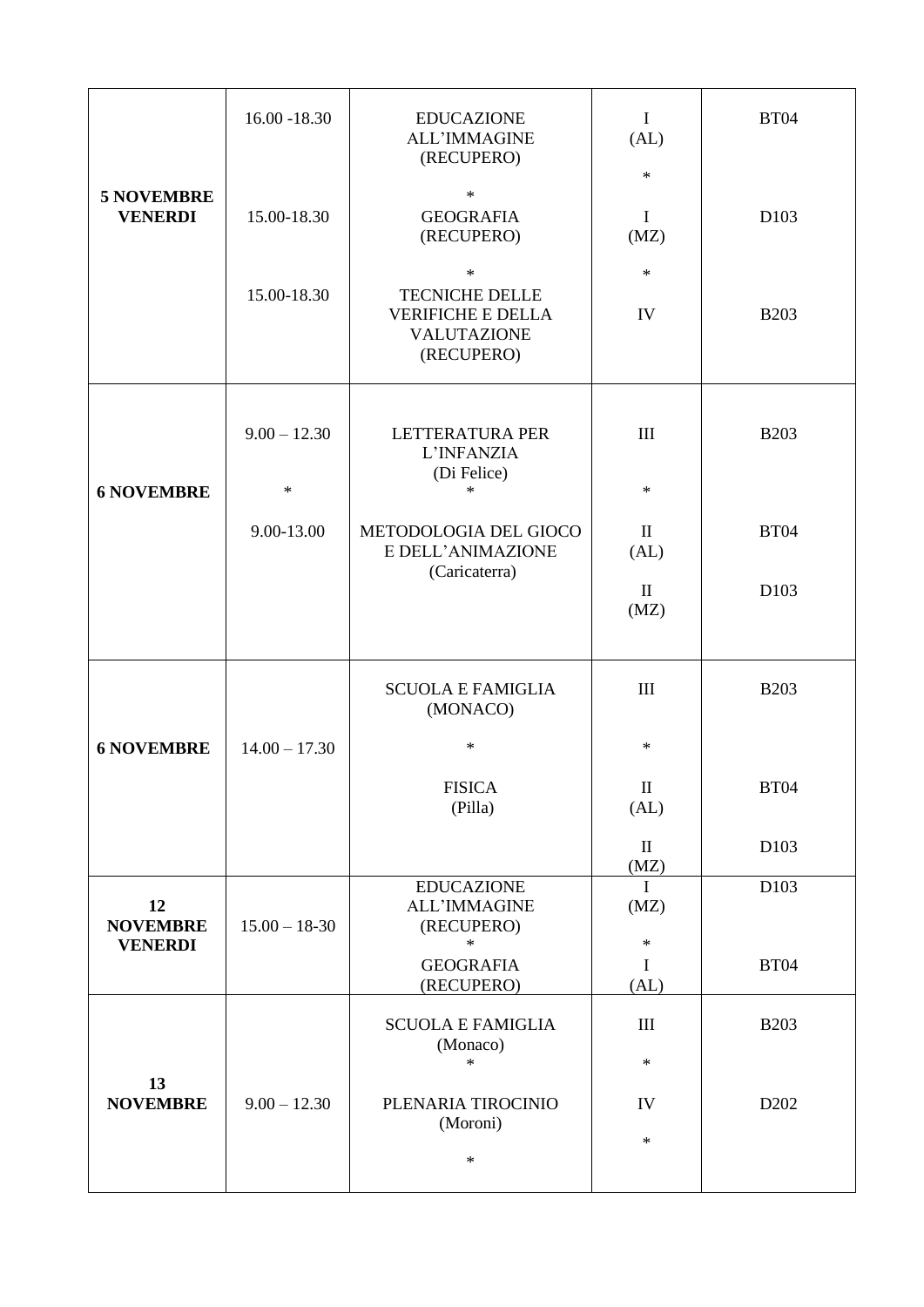|                       | $9.00 - 12.30$            | <b>FISICA</b><br>(Pilla)                         | $\mathbf{I}$<br>(AL)                       | <b>BT04</b>       |
|-----------------------|---------------------------|--------------------------------------------------|--------------------------------------------|-------------------|
|                       |                           |                                                  | $\mathbf{I}$<br>(MZ)                       | D <sub>103</sub>  |
| 13                    | $14.00 - 18.00$<br>$\ast$ | <b>INGLESE</b><br>(Lewis)<br>$\ast$              | $\mathbf I$<br>$(A-L)$<br>$\ast$           | <b>BT04</b>       |
| <b>NOVEMBRE</b>       | 14.00-17.30<br>$\ast$     | PLENARIA TIROCINIO<br>(Tandurella)<br>$\ast$     | $\mathbf{I}$<br>$\ast$                     | <b>AUDITORIUM</b> |
|                       | 14.00-17.30               | PLENARIA TIROCINIO<br>(Sferra)                   | $\mathop{\mathrm{III}}\nolimits$           | D <sub>202</sub>  |
| 19<br><b>NOVEMBRE</b> | 15.00-18.30               | <b>FISICA</b><br>(RECUPERO)                      | $\mathbf{I}$<br>(AL)                       | <b>BT04</b>       |
| <b>VENERDI</b>        |                           |                                                  | $\mathbf{I}$<br>(MZ)                       | D <sub>103</sub>  |
|                       |                           | $\ast$<br><b>SCUOLA E FAMIGLIA</b><br>(RECUPERO) | $\ast$<br>$\mathop{\mathrm{III}}\nolimits$ | D <sub>202</sub>  |
|                       | $9.00 - 13.00$            | METODOLOGIA DEL GIOCO<br>E DELL'ANIMAZIONE       | $\mathbf{I}$<br>(AL)                       | <b>BT04</b>       |
| 20<br><b>NOVEMBRE</b> |                           | (Caricaterra)                                    | $\mathbf{I}$<br>(MZ)                       | D <sub>103</sub>  |
|                       | $14.00 - 18.00$           | <b>INGLESE</b><br>(Lewis)                        | $\mathbf I$<br>$(A-L)$                     | <b>BT04</b>       |
|                       | $9.00 - 12.30$            | <b>DIDATTICA DELLA</b><br>LETTERATURA ITALIANA   | IV                                         | <b>B203</b>       |
| 27<br><b>NOVEMBRE</b> | $\ast$                    | (Aghemo)<br>$\ast$                               | $\ast$                                     |                   |
|                       | 9.00-13.00                | METODOLOGIA DEL GIOCO<br>E DELL'ANIMAZIONE       | $\mathbf{I}$<br>(AL)                       | <b>BT04</b>       |
|                       |                           | (Caricaterra)                                    | $\mathbf{I}$<br>(MZ)                       | D <sub>103</sub>  |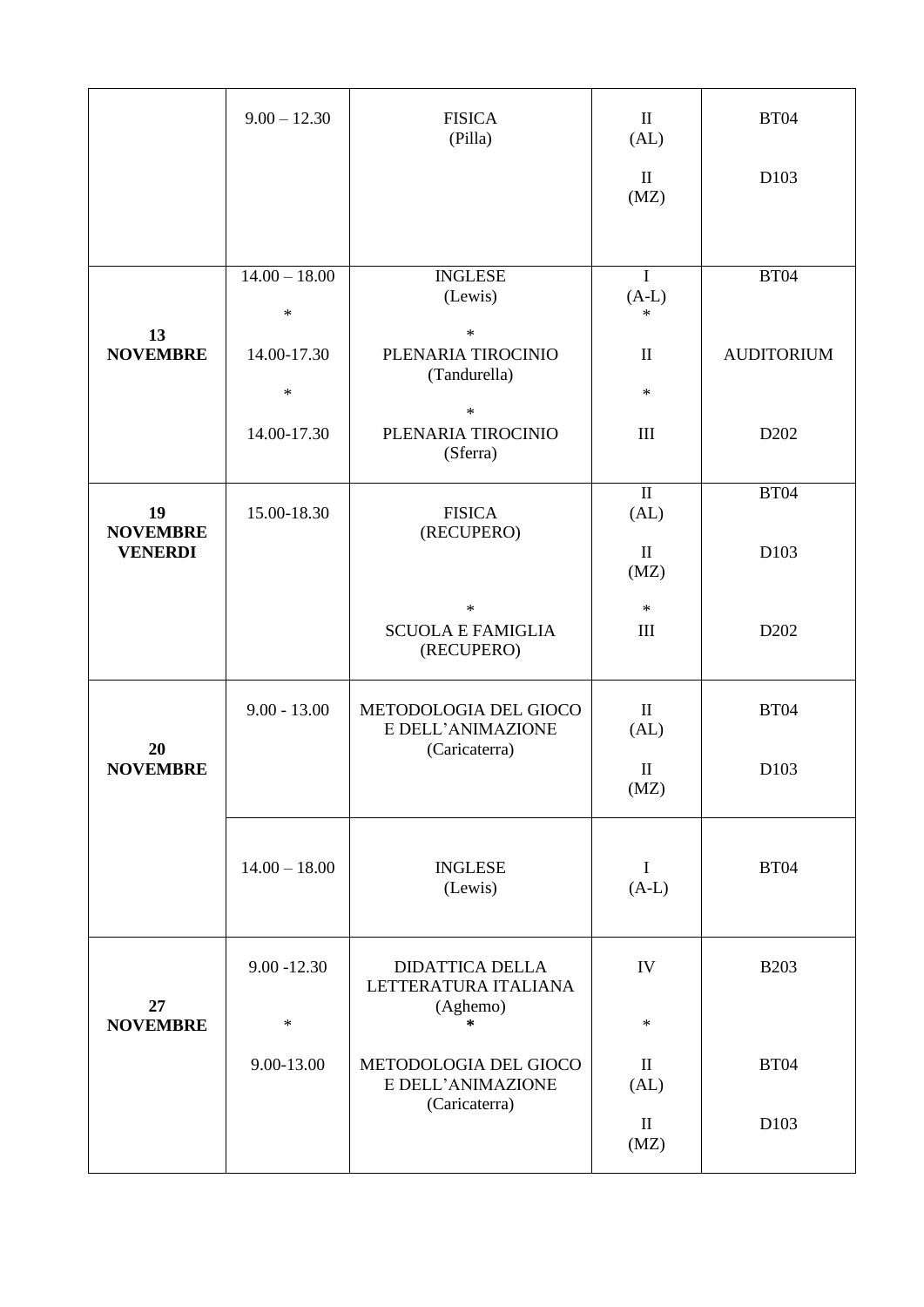| 27<br><b>NOVEMBRE</b>                   | $14.00 - 18.00$<br>$\ast$ | <b>INGLESE</b><br>(Lewis)<br>$\ast$                                  | $\mathbf I$<br>$(A-L)$<br>$\ast$ | <b>BT04</b>      |
|-----------------------------------------|---------------------------|----------------------------------------------------------------------|----------------------------------|------------------|
|                                         | $14.00 - 17.30$           | TIROCINIO INDIRETTO<br>(Tandurella)                                  | $\rm II$<br>(MZ)                 | D103             |
| <b>4 DICEMBRE</b>                       | $9.00 - 12.30$            | <b>PSICOLOGIA</b><br>DELL'INTEGRAZIONE<br>(Zucca)                    | $\rm II$<br>(AL)<br>$\rm II$     | <b>BT04</b>      |
|                                         |                           |                                                                      | (MZ)                             | D103             |
|                                         |                           | $\ast$<br><b>DIDATTICA DELLA</b><br>LETTERATURA ITALIANA<br>(Aghemo) | $\ast$<br>IV                     | <b>B203</b>      |
| <b>4 DICEMBRE</b>                       | $14.00 - 18.00$           | <b>INGLESE</b><br>(Lewis)                                            | $\bf{I}$<br>$(M-Z)$              | <b>BT04</b>      |
| 10<br><b>DICEMBRE</b><br><b>VENERDI</b> | $15.00 - 18-30$           | LETTERATURA PER<br>L'INFANZIA<br>(RECUPERO)<br>$\ast$                | $\rm III$<br>$\ast$              | D103             |
|                                         |                           | <b>DIDATTICA DELLA</b><br>LETTERATURA ITALIANA<br>(RECUPERO)         | IV                               | <b>BT04</b>      |
|                                         | $9.00 - 12.30$<br>$\ast$  | TIROCINIO INDIRETTO<br>(Moroni)                                      | IV<br>$\ast$                     | D <sub>202</sub> |
| <b>11 DICEMBRE</b>                      | $9.00 - 12.30$            | $\ast$<br><b>PSICOLOGIA</b><br>DELL'INTEGRAZIONE<br>(Zucca)          | $\mathbf{I}$<br>(MZ)             | D103             |